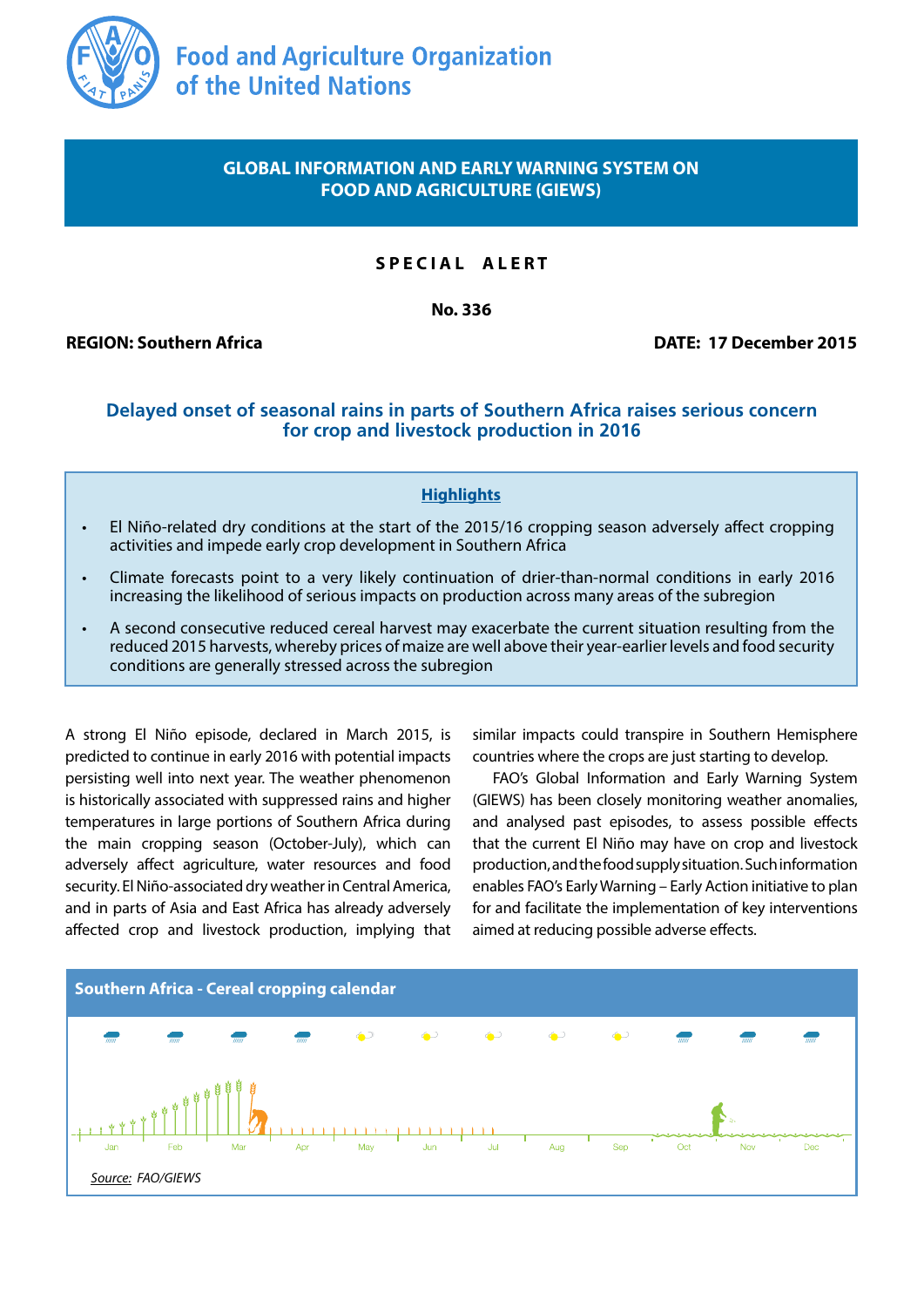#### **Dry conditions in Southern Africa adversely impact the start of the 2015/16 cropping season**

The rainy season typically lasts from October to April and reaches maximum intensity between November and March, with most locations receiving more than 75 percent of their annual precipitation during this five-month period. This year, however, there has been an overall delayed start to the 2015/16 rainy season. Where rains have been received, they have been poorly-distributed and below-average since October. This has resulted in developing dryness across large portions of the subregion, delaying planting activities and negatively affecting the establishment of the early-planted 2016 crops. As seen in Figure 1, in early December 2015, large areas of Southern Africa exhibited below normal vegetation conditions in cropped areas, indicating low soil moisture and retarded development of the early planted crops. Already, five provinces in South Africa, which constitute the country's

**Figure 1: Agricultural Stress Index December 2015**

main cereal producing regions, have been declared disaster drought areas. In addition, Lesotho has issued a drought mitigation plan to guide interventions by national and international institutions, while in Swaziland, water restrictions have been put in place, reflecting lower-than-normal rainfall and reservoir levels.

## **Unfavourable weather conditions expected to persist into 2016**

Weather forecasts indicate a higher probability of a continuation of below-normal rains between December and March across most countries, corresponding to the key development periods of cereal crops. The unfavourable rainfall forecast is further compounded by increased expectations of above-average temperatures, which could further retard crop development, particularly during the emergence phase (in the next weeks), adversely affecting yields and harvests.



Note: The Agricultural Stress Index (ASI) refers to the percentage of cropped areas suffering from water stress, by administrative region. *Source: FAO/GIEWS*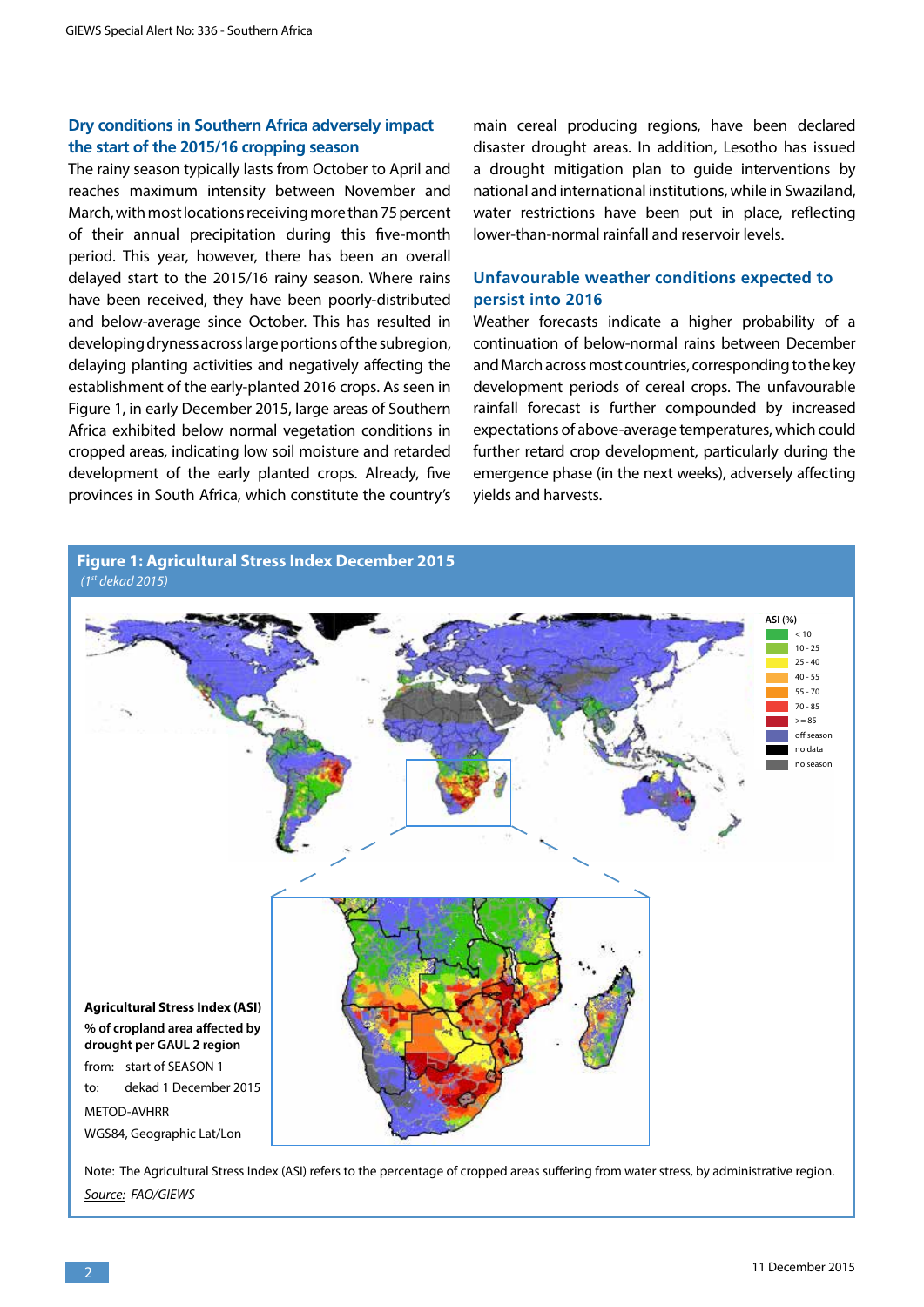## **Plantings delayed and area sown expected to fall in South Africa**

Planting estimates are not yet available, with most government led surveys conducted in December/ January. In South Africa, preliminary planting intentions for the 2016 maize crop indicate a 4 percent year-on-year decrease. This decline is mostly attributed to prevailing dry conditions, despite the current high maize prices that tend to positively influence the planted area. Elsewhere, the delayed and below-average rains are likely to negatively impact on the planted areas and could also result in a shorter growing period affecting yield potential. Moreover, crop losses last year also incurred additional costs for farmers, constraining their purchasing power, which could negatively weigh on farmers' ability to access adequate input supplies this year. Governments' input support programmes are continuing in 2015/16 to ameliorate input access for farmers, with large-scale programmes in Malawi and Zambia targeting 1.5 million and 1 million farmers, respectively. Reduced plantings will put more emphasis on weather conditions this season.

The current dry conditions and the expected continuation of unfavourable weather have dampened the overall 2016 production outlook, increasing the possibility of a second consecutive reduced cereal output.

## **Previous El Niño episodes linked to reductions in cereal production**

Previous El Niño episodes in Southern Africa have been linked with an overall negative impact on production<sup>1</sup>. This is largely due to the fact that small-scale farming is almost entirely rain-dependent, rendering production highly susceptible to precipitation variations. Although previous episodes are correlated with reduced maize outputs; the magnitude of the decrease is not homogeneous among countries or events<sup>2</sup>. At the subregional level, "Very Strong" episodes, correspond to the steepest production declines, while reductions are about half of that during "Weak" and "Moderate" episodes, with minimal variation between these two categories. Regarding the frequency of negative shocks on production due to El Niño events, South Africa, Swaziland and Zimbabwe registered the most frequent production falls during El Niño years, while reduced outputs were less recurrent in Angola, Madagascar, Malawi and Namibia. South Africa registers the biggest absolute production decline, and given the country's position as a main source of maize exports, production shocks could have additional impacts on importing countries. Zimbabwe's production decreases have also been significant, when compared to its trend. These relative changes in production largely correspond with El Niño-induced rainfall patterns, with southern parts of the subregion



<sup>&</sup>lt;sup>1</sup> Based on national and subregional maize production trends since 1982.

<sup>&</sup>lt;sup>2</sup> El Niño events are classified into four categories to define their intensity: Weak, Moderate, Strong and Very Strong. However, there is not a deterministic trend between the intensity and the impact on agricultural production.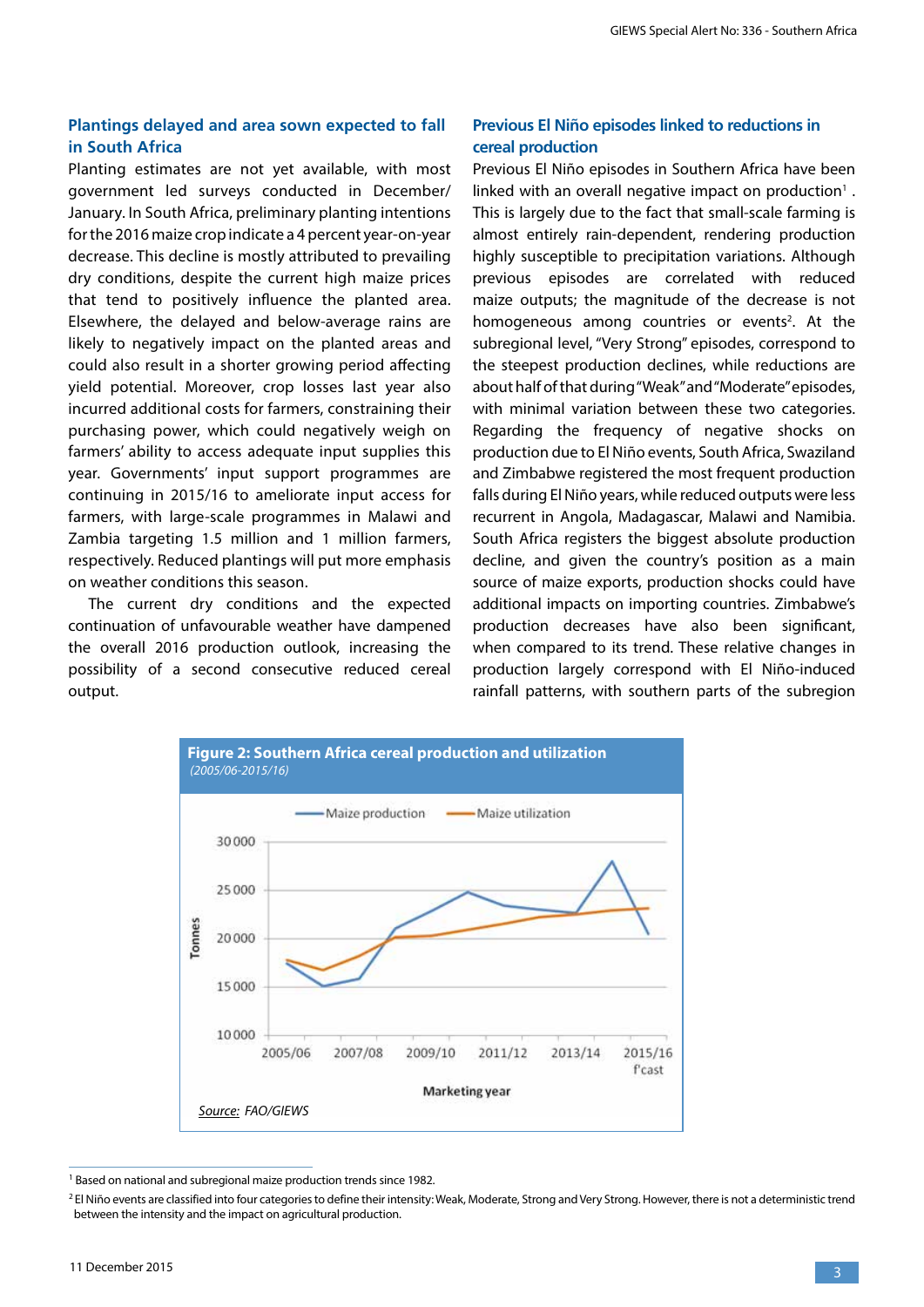frequently affected by below-average rains. In northern countries of the subregion, precipitation patterns have been less affected and therefore production shocks are fewer.

#### **Tighter cereal supply situation already exists in the 2015/16 marketing year**

In 2015, maize production, accounting for nearly 80 percent of the total cereal output, declined by 27 percent on account of adverse weather. The steep contraction has resulted in a tight supply situation in the 2015/16 marketing year (generally May/April) and raised import requirements for most countries. As shown in Figure 2, subregional maize production dipped below the aggregate consumption for the first time in seven years. Larger carryover stocks from 2014's bumper harvest contributed to partly stabilizing supplies, though stocks are expected to fall at the close of the current marketing year as they are drawn down to compensate for the reduced 2015 output.

Between April and November, maize exports from South Africa and Zambia are estimated at 429 000 tonnes and 525 000 tonnes, respectively, already satisfying over 50 percent of countries' domestic import requirements. This has helped to stabilize national supplies, partly limiting the pressure of reduced domestic harvests.

#### **Maize prices at high levels in late 2015**

Maize prices in October and November were well above their year-earlier levels, mostly driven by the tight supply situation, while an uncertain production outlook for the 2016 cereal crop and weaker currencies in some countries, also contributed to the firming up of prices. In South Africa, the reduced 2015 output is the main driver behind the substantially higher year-on-year price levels. While early seasonal rainfall deficits and the depreciation of the national currency exacerbated the rising trend, with prices exceeding import parity levels in early December. In Zambia, prices rose more rapidly in recent months reflecting the tightening supplies due to the reduced 2015 harvest and stronger export demand. In Malawi and Mozambique, prices continued to increase seasonally, and were well above year earlier levels. In import-dependent Lesotho and Swaziland, while maize meal prices were stable in recent months they remained up on the levels of the previous year reflecting higher South African prices and lower domestic outputs.



#### Latest Price (Nov-15) 1M 3M 1Y **Retail prices of maize in Zambia** Percent Change 0.5 1 1.5 2  $2.5$ 3 3.5 Nov-13 Feb-14 May-14 Aug-14 Nov-14 Feb-15 May-15 Aug-15 Nov-15 National Average, Maize (white) National Average, Breakfast maize meal National Average, White roller maize meal Kwacha per kg Source(s): Central Statistical Office 2.06 3.19 2.52 13.2 10.7 11.7 29.1 15.6 19.2 32.1 13.5 27.6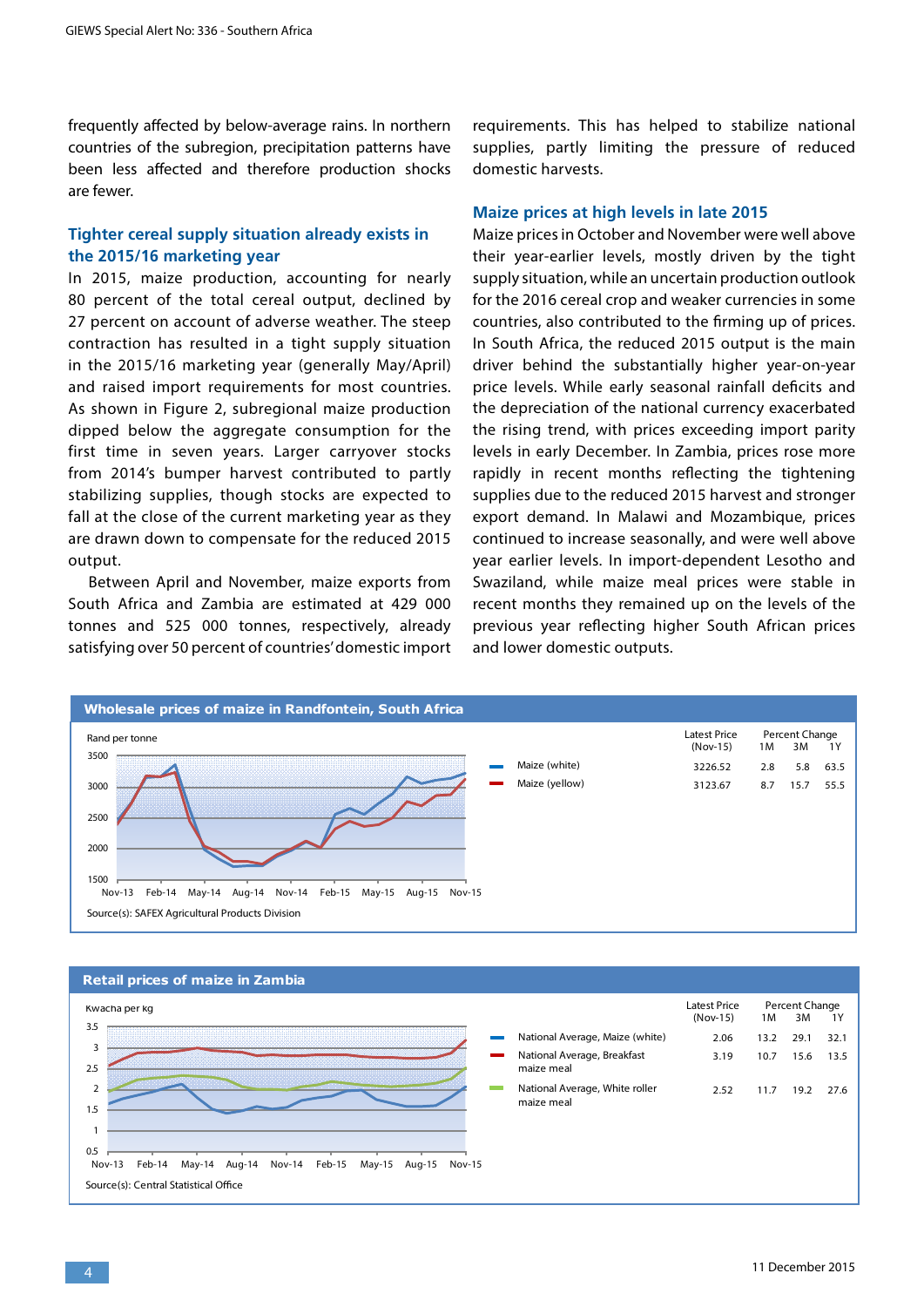

#### **Stressed food security conditions in 2015**

Food security conditions are already stressed across the subregion, driven mostly by the reduced 2015 cereal output. According to the results from the national Vulnerability Assessment Committees' (VAC) 2015 evaluations, the number of vulnerable people was estimated at about 6.3 million, compared to 3.2 million in 20143 . All countries of the subregion, except Mozambique and Swaziland, registered an increase in the number of persons requiring assistance. Under the context of the already strained conditions and rural households' limited resilience and high exposure to natural hazards, the presence of a strong El Niño episode in 2015/16 raises serious concerns regarding the impact on food insecurity. A second consecutive reduced cereal harvest could acutely impact on the food security situation in 2016.

<sup>&</sup>lt;sup>3</sup> This figure excludes Angola, Madagascar and South Africa.